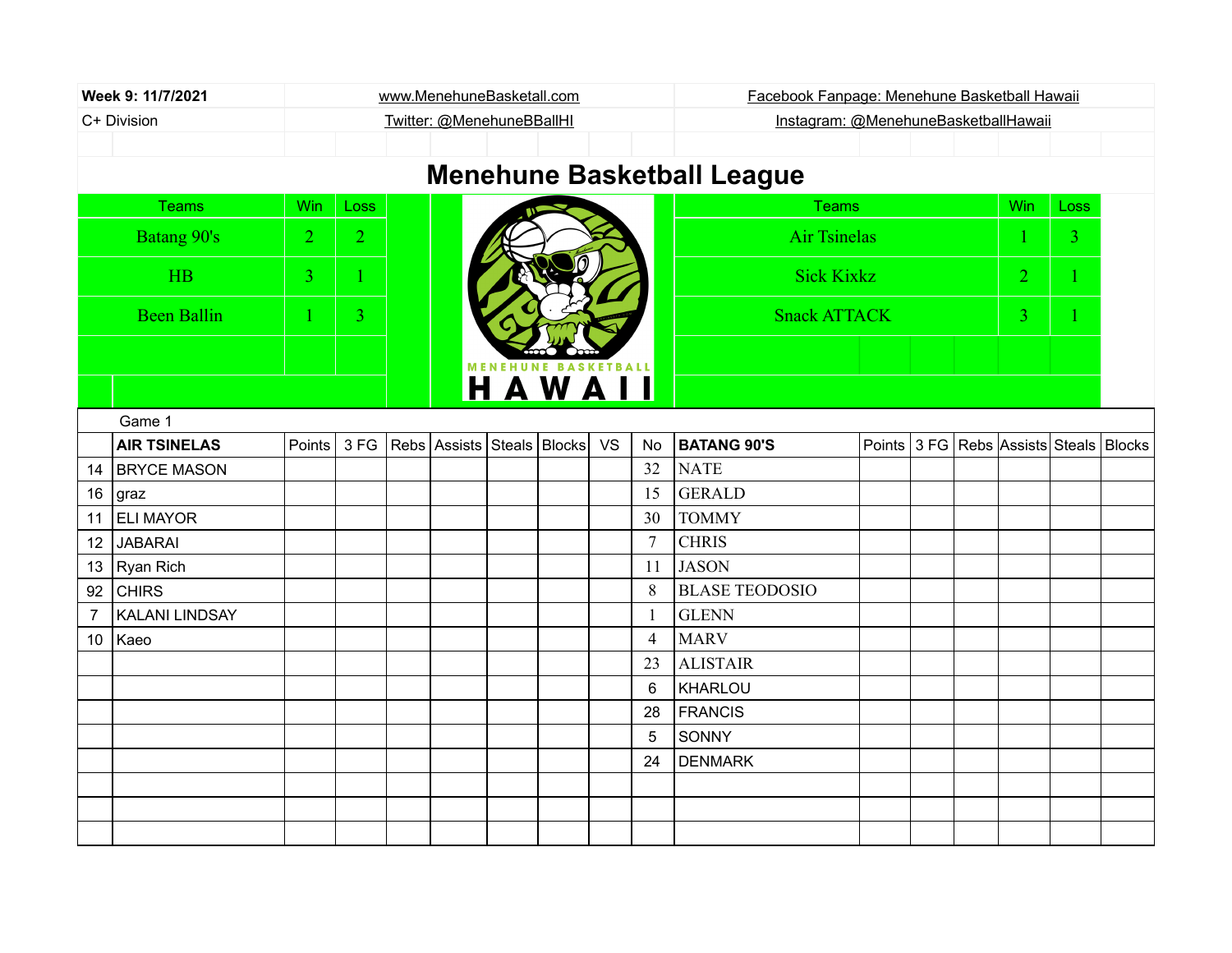|                |                       |                         |                         |                |                               |                |                |           |    | <b>Winner</b>           |                         |              |                  |                                        |                |              |
|----------------|-----------------------|-------------------------|-------------------------|----------------|-------------------------------|----------------|----------------|-----------|----|-------------------------|-------------------------|--------------|------------------|----------------------------------------|----------------|--------------|
|                |                       |                         |                         |                |                               |                |                |           |    | <b>TOTALS</b>           | 0                       | $\mathbf 0$  | $\mathbf 0$      | $\mathbf 0$                            | $\overline{7}$ | $\mathbf{0}$ |
|                |                       |                         |                         |                |                               |                |                |           |    | REF 1: $Kyle$           |                         |              |                  |                                        |                |              |
|                | <b>Forfeit</b>        |                         |                         |                |                               |                |                |           |    | REF 2: Ryan             |                         |              |                  |                                        |                |              |
|                | <b>TOTALS</b>         | $\mathbf 0$             | $\mathbf 0$             | $\mathbf 0$    | $\mathbf 0$                   | $\mathbf 0$    | $\pmb{0}$      |           |    |                         |                         |              |                  |                                        |                |              |
|                | Score Keeper:   Ben   |                         |                         |                |                               |                |                |           |    |                         |                         |              |                  |                                        |                |              |
|                | Time Keeper:   Ben    |                         |                         |                |                               |                |                |           |    |                         |                         |              |                  |                                        |                |              |
|                | Game 2                |                         |                         |                |                               |                |                |           |    |                         |                         |              |                  |                                        |                |              |
| No.            | <b>Wolf Pack (HB)</b> | Points                  | 3 FG                    |                | Rebs Assists Steals Blocks VS |                |                |           | No | <b>Sick Kicks</b>       |                         |              |                  | Points 3 FG Rebs Assists Steals Blocks |                |              |
| 8              | <b>BLT</b>            | 6                       | $\pmb{0}$               | $\overline{2}$ | $\mathbf 0$                   | $\mathbf 0$    | $\mathbf 0$    |           | 20 | <b>BRANDON YOUNG</b>    | 3                       | $\pmb{0}$    | $\overline{4}$   | $\mathbf 0$                            | $\mathbf 0$    | $\mathbf{1}$ |
| 11             | SwaggyZ               |                         |                         |                |                               |                |                |           | 55 | <b>BRANDON CLARK</b>    | $\overline{7}$          | $\mathbf{1}$ | 3                | $\mathbf 0$                            | $\mathbf 0$    | $\mathbf 0$  |
| $\overline{3}$ | James                 |                         |                         |                |                               |                |                |           | 23 | <b>JOSH VALDEZ</b>      |                         |              |                  |                                        |                |              |
| 34             | Ace                   |                         |                         |                |                               |                |                |           | 76 | <b>KENNY KITAMURA</b>   |                         |              |                  |                                        |                |              |
| 44             | <b>Dre</b>            | 10                      | $\overline{4}$          | $\mathbf{1}$   | $\mathsf 0$                   | $\pmb{0}$      | $\pmb{0}$      |           | 42 | <b>ANDREW CHON-HORI</b> |                         |              |                  |                                        |                |              |
| $\sqrt{2}$     | Christian             | $\overline{7}$          | 1                       | $\overline{2}$ | 0                             | $\pmb{0}$      | $\mathbf 0$    |           | 25 | Micah G.                | 1                       | 0            | 0                | 0                                      | $\pmb{0}$      | 0            |
| 88             | Justice               | $\overline{4}$          | $\pmb{0}$               | 5              | $\mathbf{1}$                  | $\pmb{0}$      | $\mathbf 1$    |           | 8  | <b>BEN CORDOREZ</b>     | 1                       | $\mathbf 0$  | $\mathbf 0$      | $\mathbf 0$                            | $\pmb{0}$      | $\mathbf 0$  |
| 28             | JP                    | $\overline{0}$          | $\overline{0}$          | $\overline{0}$ | $\overline{0}$                | $\overline{0}$ | $\overline{0}$ |           | 14 | Chris                   | $\overline{\mathbf{4}}$ | $\mathbf 0$  | 3                | $\mathbf 0$                            | $\pmb{0}$      | 0            |
| $\mathsf 0$    |                       |                         |                         |                |                               |                |                |           | 50 |                         | 6                       | $\mathbf 0$  | $\mathbf{3}$     | $\mathbf{0}$                           | $\mathbf 0$    | $\mathbf 0$  |
| 11             |                       | 0                       | $\pmb{0}$               | $\mathbf{1}$   | $\pmb{0}$                     | $\pmb{0}$      | $\pmb{0}$      |           |    |                         |                         |              |                  |                                        |                |              |
| 5              | Chase                 | $\overline{\mathbf{4}}$ | $\pmb{0}$               | $\mathbf{1}$   | $\mathbf 0$                   | $\mathbf 0$    | $\mathbf 0$    |           |    |                         |                         |              |                  |                                        |                |              |
| 24             | <b>Brandon</b>        | 12                      | 4                       | $\mathbf{1}$   | $\mathbf 0$                   | $\mathbf 0$    | $\mathbf 0$    |           |    |                         |                         |              |                  |                                        |                |              |
|                | <b>TOTALS</b>         | 43                      | 9                       | 13             | $\mathbf{1}$                  | $\pmb{0}$      | 1              |           |    | <b>TOTALS</b>           | 22                      | $\mathbf{1}$ | 13               | $\mathbf 0$                            | $\mathbf 0$    | $\mathbf 0$  |
|                | REF 1: $Kyle$         |                         |                         |                |                               |                |                |           |    | Score Keeper:           | Ben                     |              |                  |                                        |                |              |
|                | REF $2:$ Ryan         |                         |                         |                |                               |                |                |           |    | Time Keeper:   Ben      |                         |              |                  |                                        |                |              |
|                |                       |                         |                         |                |                               |                |                |           |    |                         |                         |              |                  |                                        |                |              |
|                |                       |                         |                         |                |                               |                |                |           |    |                         |                         |              |                  |                                        |                |              |
|                |                       |                         |                         |                |                               |                |                |           |    |                         |                         |              |                  |                                        |                |              |
|                |                       |                         |                         |                |                               |                |                |           |    |                         |                         |              |                  |                                        |                |              |
| No.            | <b>Snack Attack</b>   | Points                  | 3FG                     |                | Rebs Assists Steals Blocks    |                |                | <b>VS</b> | No | <b>Been Ballin</b>      |                         |              |                  | Points 3 FG Rebs Assists Steals        |                | Blocks       |
| 30             | star                  | $\overline{5}$          | $\overline{\mathbf{1}}$ | 10             | $\overline{0}$                | $\overline{0}$ | $\overline{0}$ |           | 8  | <b>BLT</b>              | 4                       | 0            | $\boldsymbol{2}$ | 0                                      | 0              | 0            |
| $00\,$         |                       | 4                       | $\pmb{0}$               | 5              | $\mathbf{1}$                  | $\mathsf 0$    | $\pmb{0}$      |           | 11 | SwaggyZ                 |                         |              |                  |                                        |                |              |